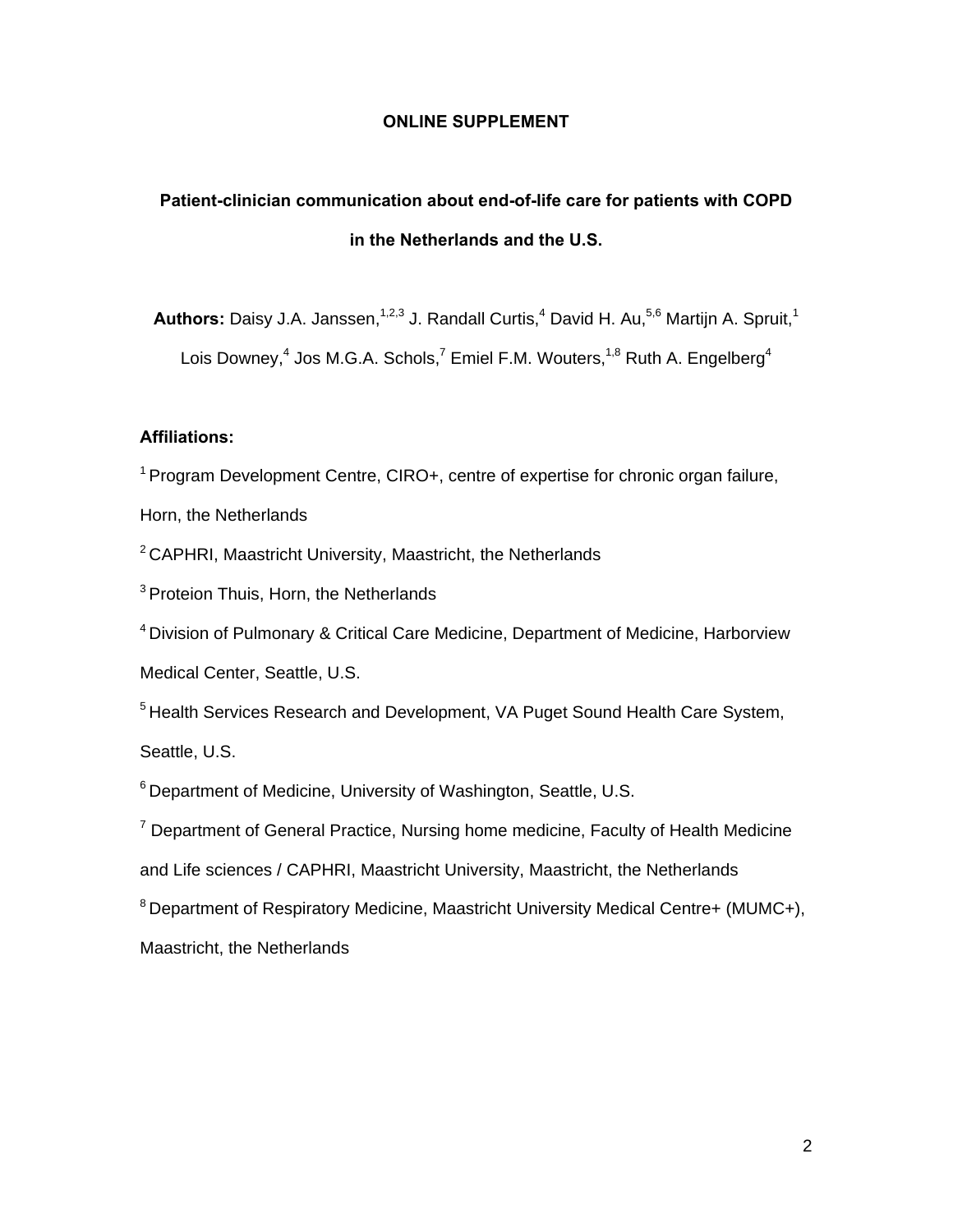#### **METHODS**

#### **Ethics**

The Medical Ethical Commission of the Maastricht University Medical Centre + (MUMC+), Maastricht, the Netherlands, approved the original Dutch study (MEC 07-3- 054). The Institutional Review Board at the University of Washington, Seattle, U.S. approved the initial U.S. studies (HSCA#97-4700-C 10 and IRB#24803) and the secondary analysis of the existing datasets.

## **Preferences for Cardiopulmonary Resuscitation and Mechanical Ventilation**

Preferences for Cardiopulmonary resuscitation (CPR) and Mechanical ventilation (MV) have been assessed using two validated questions, previously used in patients with COPD.[1] Response options were 'yes', 'no', or 'don't know'.

• MV:

*'The first treatment is short-term mechanical ventilation. You would be in an ICU, and a tube would be placed through your mouth or nose into your lungs. This tube would be attached to a breathing machine for a few days. During that time, you would have to be continuously on the breathing machine and would be unable to talk. If you were in your current health and were unable to breathe on your own, would you want to be on a breathing machine for a few days? There would be no guarantee that you would be able to come off the breathing machine and be able to breathe on your own.'* 

• CPR:

*'The second treatment is CPR, which consists of electric shocks to the heart, pumping on the chest, help with breathing and heart medications given through the veins. Possible side effects of CPR include broken ribs and memory loss. Because you would be unconscious, other people would need to make the*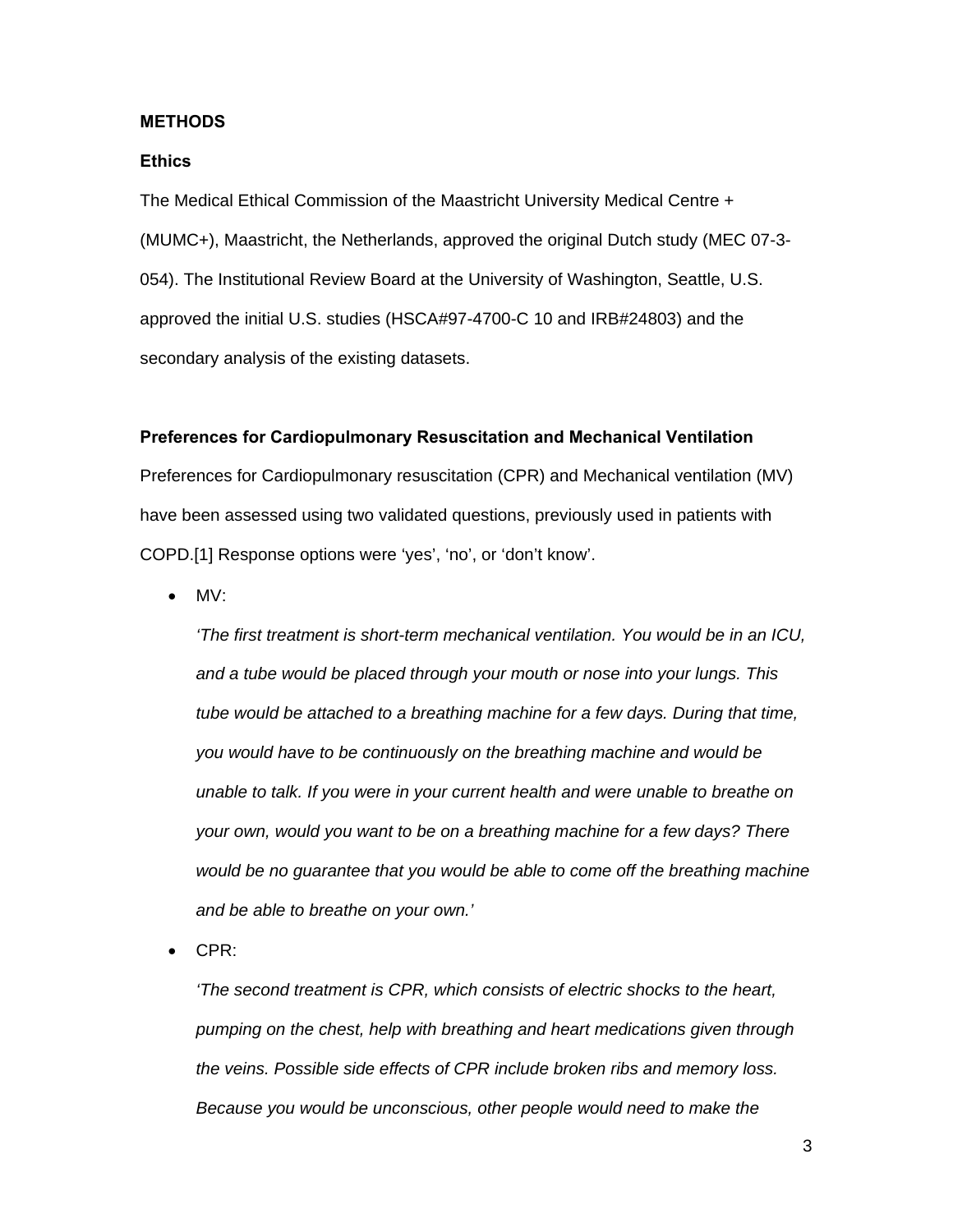*decision for you regarding your treatment. In your current health, would you want resuscitation (CPR) if your heart were to stop beating?'* 

#### **Comparison of two U.S. samples**

The two U.S. study samples were compared to ensure that they were similar on the primary outcome and that it was appropriate to combine these two samples. Patient characteristics of the two samples are shown in table 1. The smaller U.S. sample enrolled only patients with oxygen-dependent COPD and consequently patients in this sample had a lower mean  $FEV<sub>1</sub>$  and worse disease-specific health status. In addition, patients in this smaller sample were more likely to be female and less likely to have cancer as a co-morbidity.

Median (inter-quartile range) QOC end-of-life care domain scores were 1.4 (0.0-2.9) and 2.6 (0.6-4.4) for the two U.S. samples, respectively. Linear regression analysis with robust standard errors and clustering for clinician demonstrates that QOC end-of-life care domain scores were similar in these two U.S. samples after adjusting for patient characteristics (p>0.05). *(table 2)* Because the two U.S. samples were similar for the primary outcome variable for this study, we combined the two U.S. samples for analyses comparing the Netherlands to the U.S.

#### **Item characteristics**

We also examined the item scores for the QOC separating out the "doctor didn't do" and reporting the proportion of item scores above and below 7 as an alternate way to examine the data. For all items of the QOC questionnaire, the proportion of patients responding "doctor didn't do"; "don't know" or missing; item score between zero and

4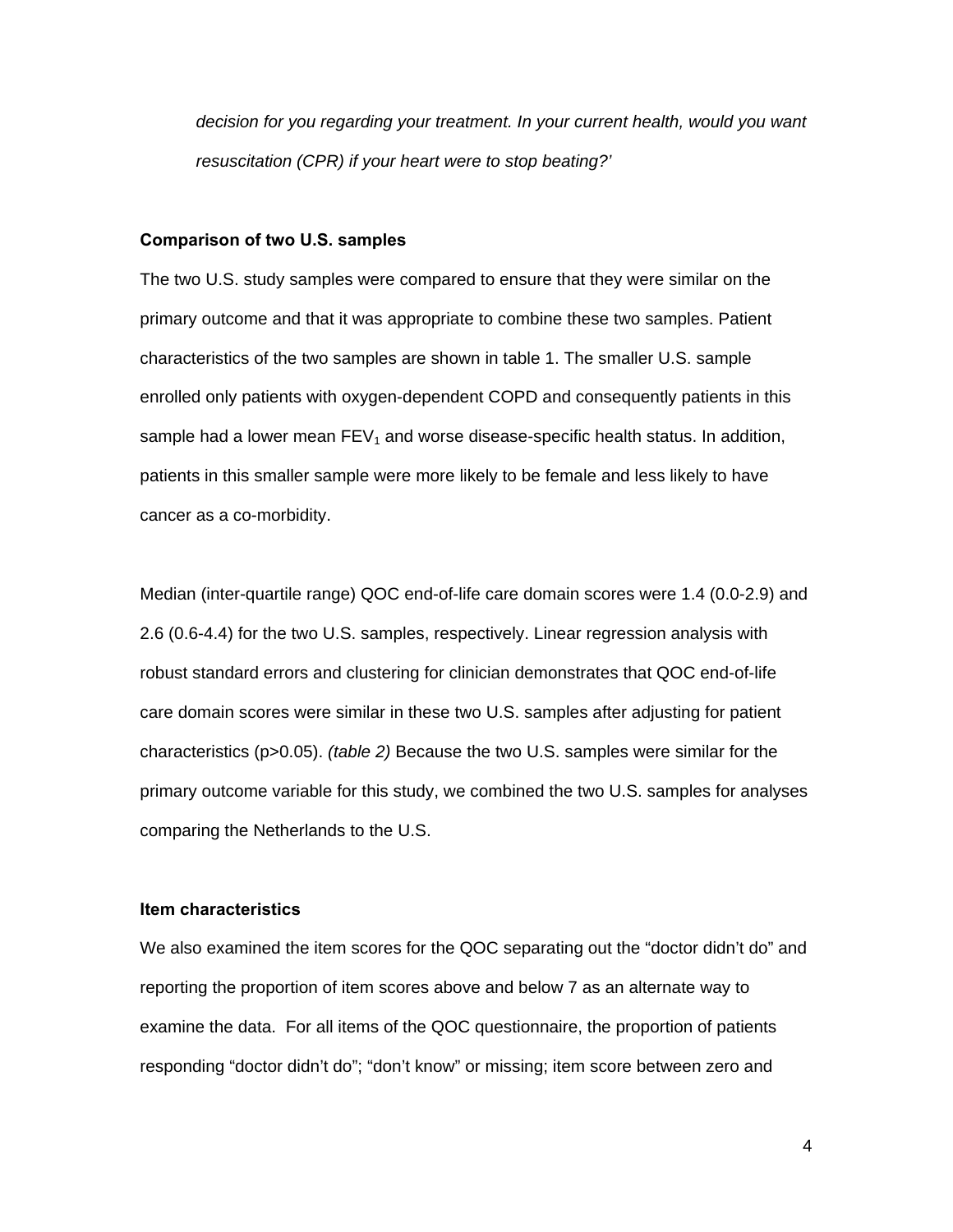seven points; and a score greater than or equal to eight is shown in table 3. This approach gives similar results to the primary analyses.

# **REFERENCE**

1. Stapleton, R.D., Nielsen, E.L., Engelberg, R.A., et al., Association of depression and life-sustaining treatment preferences in patients with COPD*. Chest*. 2005;127:328-34.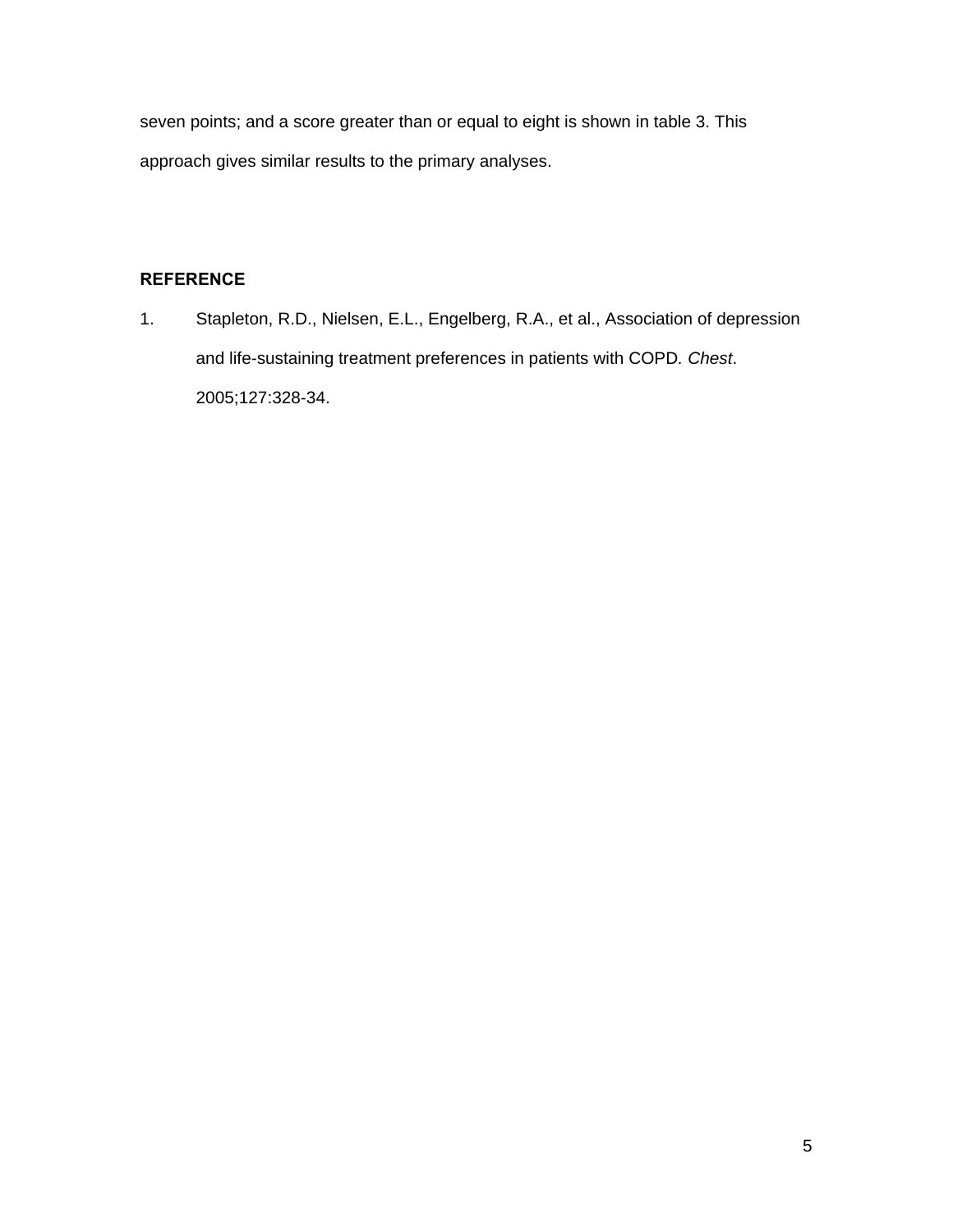| Table 1. Demographic and clinical patient characteristics of the two US study |  |
|-------------------------------------------------------------------------------|--|
|-------------------------------------------------------------------------------|--|

*samples* 

|                                                | Sample 1                  | Sample 2                | p-value* |
|------------------------------------------------|---------------------------|-------------------------|----------|
|                                                | $(n=313)$                 | $(n=78)$                |          |
| Age (years)                                    | 69.2 (10.0)               | 66.8 (9.5)              | 0.06     |
| Sex (male)                                     | 303 (96.8%)               | 57 (73.1%)              | 0.00     |
| Marital status (married / living with partner) | 149 (47.6%)               | 39 (50.0%)              | 0.80     |
| Race (Caucasian)                               | 272 (86.9%)               | 67 (85.9%)              | 0.82     |
| Education (high school or more)                | 260 (83.1%)               | 65 (83.3%)              | 1.00     |
| Receiving treatment by chest clinician         | 111 (35.5%)               | 60 (84.5%) <sup>#</sup> | 0.00     |
| $FEV1$ (% predicted)                           | 46.9 (19.9)               | 29.2 (14.4)             | 0.00     |
| <b>Comorbid illnesses</b>                      |                           |                         |          |
| Myocardial infarction                          | 63 (20.1%)                | 12 (15.4%)              | 0.34     |
| Congestive heart failure                       | 48 (15.3%)                | 13 (16.7%)              | 0.91     |
| Stomach ulcer                                  | 54 (17.3%)                | 6(7.7%)                 | 0.06     |
| <b>Diabetes</b>                                | 80 (25.6%)                | 14 (17.9%)              | 0.21     |
| Cancer                                         | 67 (21.4%)                | 5(6.4%)                 | 0.00     |
| Liver disease                                  | 34 (10.9%)                | 2 $(3.6\%)^{\dagger}$   | 0.16     |
| Self-perceived health status                   |                           |                         |          |
| Excellent                                      | 4 $(1.3\%)^{\ddagger}$    | $0(0.0\%)^{\S}$         | 0.39     |
| Very good                                      | 41 $(13.1\%)^{\ddagger}$  | $5(6.6\%)^{\S}$         |          |
| Good                                           | 102 $(32.7\%)^{\ddagger}$ | 26 (34.2%) <sup>§</sup> |          |
| Fair                                           | 111 $(35.6\%)^{\ddagger}$ | 28 (36.8%) <sup>§</sup> |          |
| Poor                                           | 54 $(17.3\%)^{\ddagger}$  | 17 (22.4%) <sup>§</sup> |          |
| <b>Disease-specific health status</b>          |                           |                         |          |
| SGRQ symptoms score                            | 56.6 (23.4)               | 61.9(22.7)              | 0.07     |
| SGRQ activity score                            | 66.5 (22.0)               | 76.6 (17.1)             | 0.00     |
| SGRQ impact score                              | 38.5 (18.4)               | 44.5 (16.4)             | 0.01     |
| <b>SGRQ</b> total score                        | 50.0 (17.9)               | 56.8 (14.5)             | 0.00     |

*Values reported as mean (SD) or n (%)* 

*\*p values based on chi square, independent sample T-test or Mann-Whitney U test* 

*# n=71; † n=55; ‡ n=312; § n=76* 

*FEV1: Forced Expiratory Volume in the first second SGRQ: St. Georges Respiratory Questionnaire*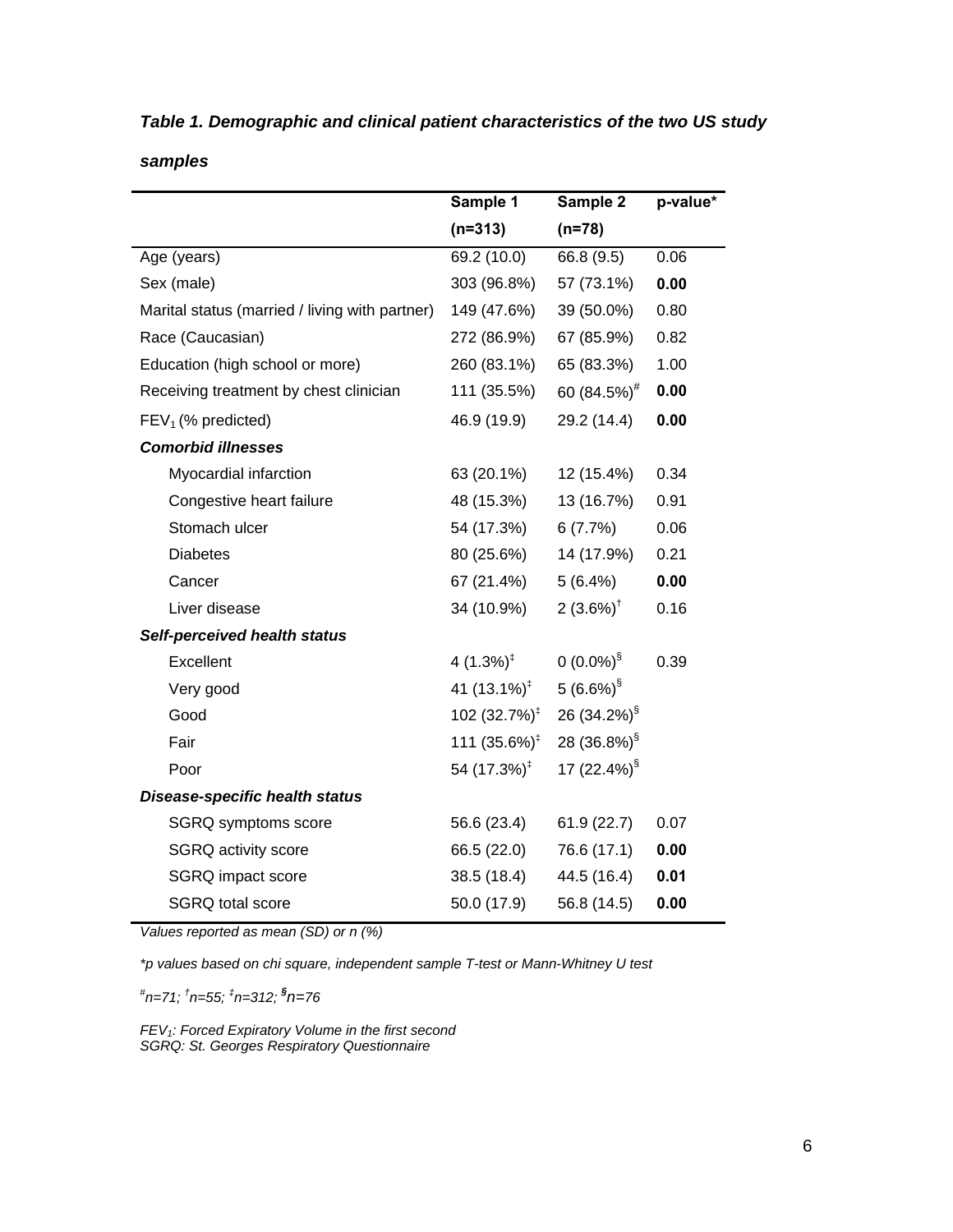# *Table 2. QOC "Communication about end-of-life care" domain scores:*

|                                          | <b>Beta</b> | 95% CI           | p-value |  |
|------------------------------------------|-------------|------------------|---------|--|
| <b>Primary predictor</b>                 |             |                  |         |  |
| U.S. sample (ref: sample 1)              | 0.739       | $-0.011 - 1.488$ | 0.053   |  |
| Demographics                             |             |                  |         |  |
| Age                                      | $-0.021$    | $-0.045 - 0.002$ | 0.071   |  |
| Sex (ref: male)                          | 0.058       | $-0.689 - 0.805$ | 0.879   |  |
| Marital status (ref: living alone)       | 0.253       | $-0.224 - 0.730$ | 0.296   |  |
| Race (ref: non-Caucasian)                | $-0.527$    | $-1.275 - 0.222$ | 0.166   |  |
| <b>Disease severity</b>                  |             |                  |         |  |
| $FEV1$ (% predicted)                     | $-0.002$    | $-0.013 - 0.010$ | 0.784   |  |
| SGRQ total score                         | 0.008       | $-0.005 - 0.022$ | 0.229   |  |
| <b>Co-morbidities</b>                    |             |                  |         |  |
| <b>Myocardial infarction (ref: none)</b> | 0.831       | 0.171-1.492      | 0.014   |  |
| Congestive heart failure (ref: none)     | 0.095       | $-0.711 - 0.901$ | 0.817   |  |
| Diabetes (ref: none)                     | 0.284       | $-0.232 - 0.799$ | 0.278   |  |
|                                          |             |                  |         |  |

*Association with US samples, using linear regression and clustered by clinician* 

*n=391, R2 =0.074, p=0.002 number of clusters: 140* 

*CI: Confidence Interval FEV1: Forced Expiratory Volume in the first second SGRQ: St. Georges Respiratory Questionnaire ref: reference category*